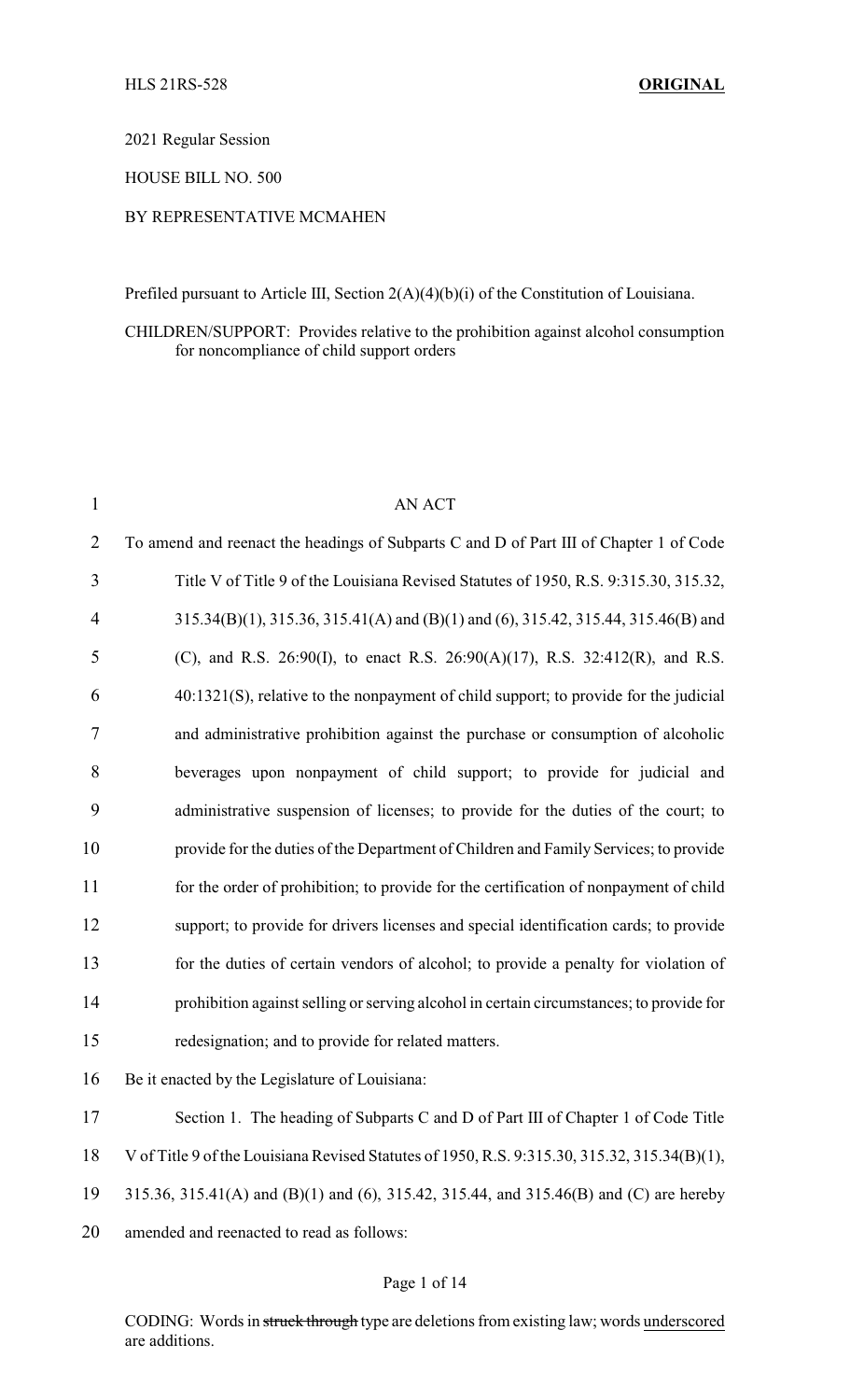| $\mathbf{1}$   | SUBPART C. JUDICIAL PROHIBITION AGAINST PURCHASING                                      |  |  |
|----------------|-----------------------------------------------------------------------------------------|--|--|
| $\overline{2}$ | OR CONSUMING ALCOHOL AND SUSPENSION OF LICENSE FOR                                      |  |  |
| 3              | NONPAYMENT OF CHILD SUPPORT OR CONTEMPT OF COURT                                        |  |  |
| $\overline{4}$ | IN CHILD SUPPORT OR PATERNITY PROCEEDINGS                                               |  |  |
| 5              | §315.30. Family financial responsibility; purpose                                       |  |  |
| 6              | The legislature finds and declares that child support is a basic legal right of         |  |  |
| 7              | the state's parents and children, that mothers and fathers have a legal obligation to   |  |  |
| 8              | provide financial support for their children, and that child support payments can have  |  |  |
| 9              | a substantial impact on child poverty and state welfare expenditures. It is therefore   |  |  |
| 10             | the legislature's intent to facilitate the establishment of paternity and child support |  |  |
| 11             | orders and encourage payment of child support to decrease overall costs to the state's  |  |  |
| 12             | taxpayers while increasing the amount of financial support collected for the state's    |  |  |
| 13             | children. To this end, the courts of this state are authorized to prohibit the purchase |  |  |
| 14             | or consumption of alcoholic beverages by and suspend certain licenses of individuals    |  |  |
| 15             | who are found to be in contempt of court for failure to comply with a subpoena or       |  |  |
| 16             | warrant in a child support or paternity proceeding or who are not in compliance with    |  |  |
| 17             | a court order of child support.                                                         |  |  |
| 18             | *<br>*<br>∗                                                                             |  |  |
| 19             | §315.32. Prohibition against the purchase or consumption of alcoholic beverages;        |  |  |
| 20             | Order order of suspension of license; noncompliance with support order;                 |  |  |
| 21             | contempt of court                                                                       |  |  |
| 22             | A.(1) In or ancillary to any action to make past-due child support executory,           |  |  |
| 23             | for contempt of court for failure to comply with an order of support, or a criminal     |  |  |
| 24             | neglect of family proceeding the court on its own motion or upon motion of an           |  |  |
| 25             | obligee or the department shall, unless the court determines good cause exists, issue   |  |  |
| 26             | an order prohibiting any obligor who is not in compliance with an order of child        |  |  |
| 27             | support from purchasing or consuming alcohol. The court shall give specific written     |  |  |
| 28             | and oral reasons supporting its determination of good cause including a finding as      |  |  |
| 29             | to the particular facts and circumstances that warrant a determination not to prohibit  |  |  |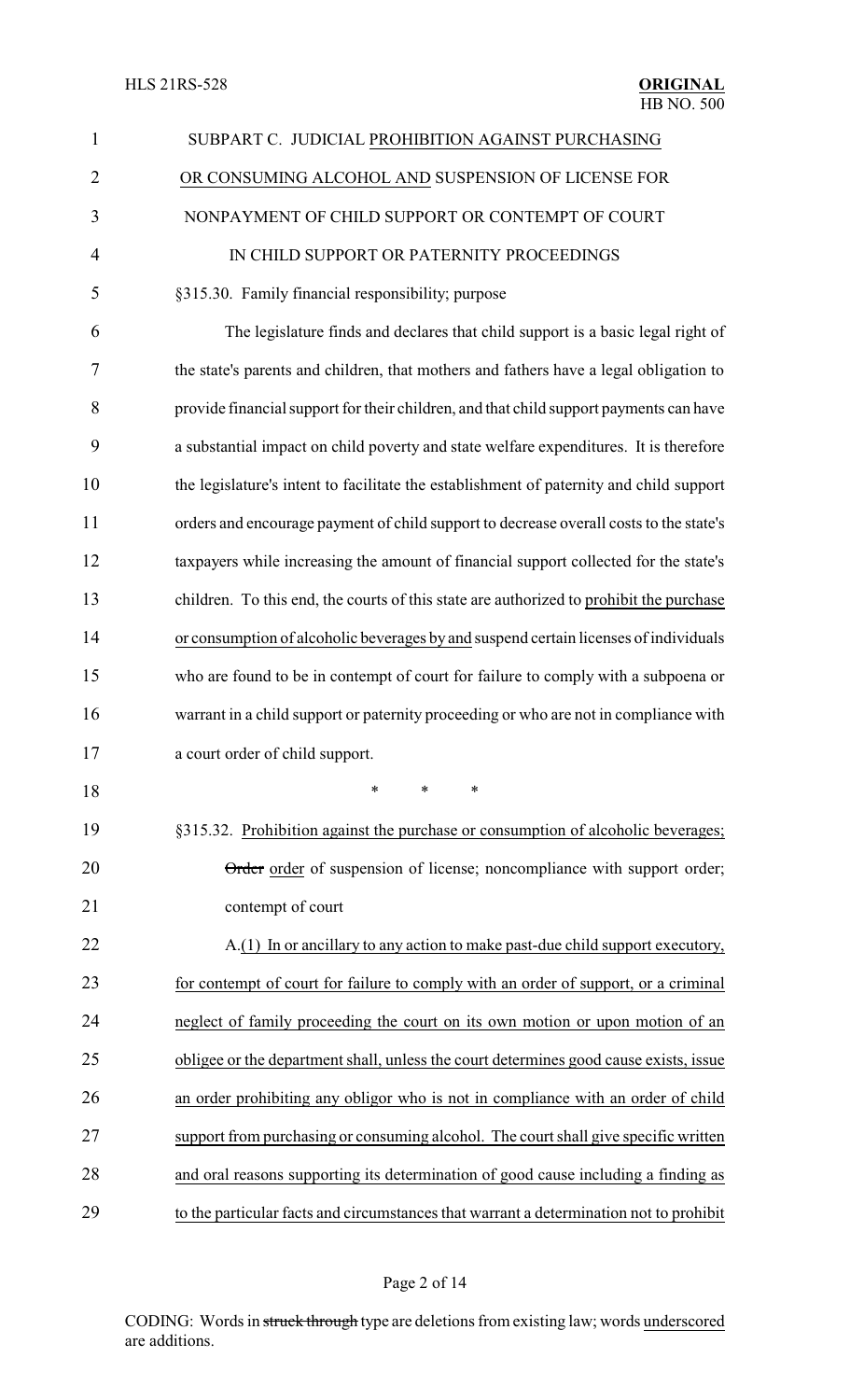| $\mathbf{1}$   | an obligor who is not in compliance with an order of child support from purchasing     |  |
|----------------|----------------------------------------------------------------------------------------|--|
| $\overline{2}$ | or consuming alcohol. The reasons shall become part of the record of the proceeding.   |  |
| 3              | (2) An order prohibiting the purchase or consumption of alcohol shall:                 |  |
| 4              | (a) Contain the name, address, license or special identification number, and           |  |
| 5              | social security number of the obligor.                                                 |  |
| 6              | (b) Order the cancellation of any prior licenses to operate a motor vehicle or         |  |
| $\tau$         | special identification cards of the obligor.                                           |  |
| 8              | (3) The court shall report the order to the deputy secretary of the Department         |  |
| 9              | of Public Safety and Corrections within two days of issuing the order. The court shall |  |
| 10             | inform the obligor that his license or special identification card is subject to       |  |
| 11             | cancellation and that he is required pursuant to R.S. $40:1321(S)$ to obtain a new     |  |
| 12             | special identification card or license listing the prohibition.                        |  |
| 13             | In or ancillary to any action to make past-due child support<br>B(1)(a)                |  |
| 14             | executory, for contempt of court for failure to comply with an order of support, or    |  |
| 15             | a criminal neglect of family proceeding, no earlier than six months after issuing a    |  |
| 16             | prohibition order pursuant to Subsection A of this Section, the court on its own       |  |
| 17             | motion or upon motion of an obligee or the department shall may, unless the court      |  |
| 18             | determines good cause exists, issue an order of suspension of a license or licenses    |  |
| 19             | of any obligor who is not in compliance with an order of child support. The court      |  |
| 20             | shall give specific written and oral reasons supporting its determination of good      |  |
| 21             | cause including a finding as to the particular facts and circumstances that warrant a  |  |
| 22             | determination not to suspend a license or licenses of an obligor who is not in         |  |
| 23             | compliance with an order of child support. The reasons shall become part of the        |  |
| 24             | record of the proceeding.                                                              |  |
| 25             | (b) An order suspending a license to operate a motor vehicle may provide               |  |
| 26             | specific time periods for the suspension at the court's discretion.                    |  |
| 27             | (2) In or ancillary to any child support or paternity proceeding, the court on         |  |
| 28             | its own motion or upon motion of any party or the department may issue an order of     |  |
| 29             | suspension of a license of any person who is guilty of contempt of court for failure   |  |
|                |                                                                                        |  |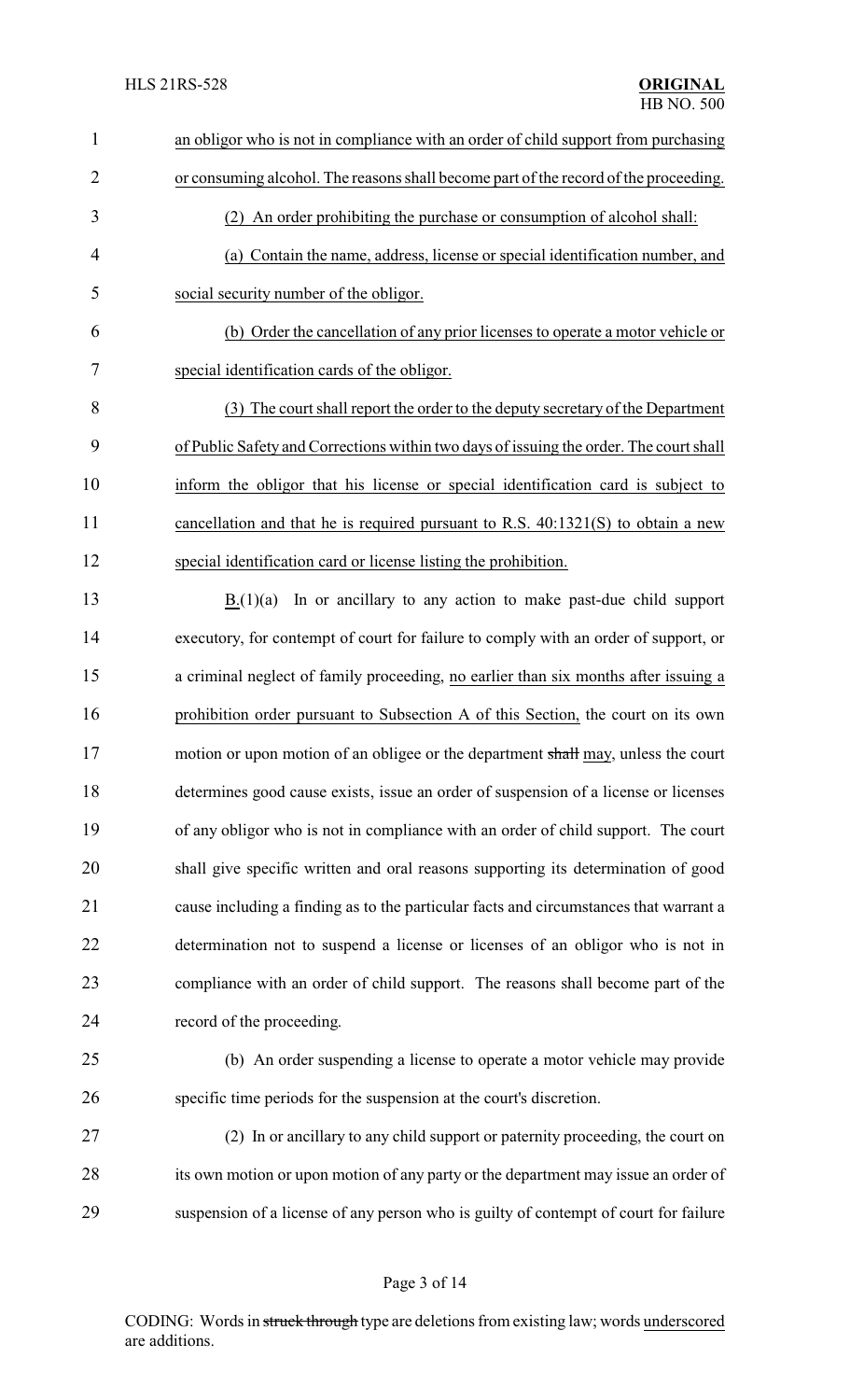| 1              | to comply with a subpoena or warrant. Provided that before the issuance of an order    |  |  |
|----------------|----------------------------------------------------------------------------------------|--|--|
| $\overline{2}$ | for a suspension of a license of any person in, or ancillary to, any paternity         |  |  |
| 3              | proceeding where paternity has not yet been established, the court shall notify such   |  |  |
| 4              | person by personal service.                                                            |  |  |
| 5              | $B(3)$ The order of suspension shall contain the name, address, and social             |  |  |
| 6              | security number of the obligor, if known, and shall indicate whether the suspension    |  |  |
| 7              | is for a particular, specified license, or all licenses which the obligor may possess, |  |  |
| 8              | or any combination thereof at the discretion of the court.                             |  |  |
| 9              | $\epsilon$ (4) An order of suspension may include a provision whereby the obligor      |  |  |
| 10             | is required to disclose to the court information concerning the types of licenses      |  |  |
| 11             | which the obligor possesses, which written disclosure when attached to the order of    |  |  |
| 12             | suspension becomes a part thereof.                                                     |  |  |
| 13             | $\ast$<br>*<br>$\ast$                                                                  |  |  |
| 14             | §315.34. Subsequent compliance; order of compliance; order of partial compliance       |  |  |
| 15             | $\ast$<br>∗<br>*                                                                       |  |  |
| 16             | B.(1) Upon motion of an obligor who is in subsequent compliance with an                |  |  |
| 17             | order of support and after a contradictory hearing or upon rescission of an order of   |  |  |
| 18             | contempt, the court shall issue an order of compliance indicating that the obligor is  |  |  |
| 19             | eligible to have the prohibition order revoked and all licenses reissued. In cases     |  |  |
| 20             | where the department is providing support enforcement services, the court shall issue  |  |  |
| 21             | an expart order of compliance upon filing of written certification by the department   |  |  |
| 22             | that the obligor is in compliance.                                                     |  |  |
| 23             | $\ast$<br>$\ast$<br>*                                                                  |  |  |
| 24             | §315.36. Prohibition against the purchase or consumption of alcoholic beverages;       |  |  |
| 25             | Suspension suspension of license; pattern of nonpayment                                |  |  |
| 26             | Notwithstanding any other provisions to the contrary in this Subpart, the              |  |  |
| 27             | court on its own motion or upon motion of an obligee or the department shall issue     |  |  |
| 28             | an order of prohibition against the purchase or consumption of alcoholic beverages     |  |  |
| 29             | or suspension of a license or licenses pursuant to R.S. 9:315.32 of any obligor upon   |  |  |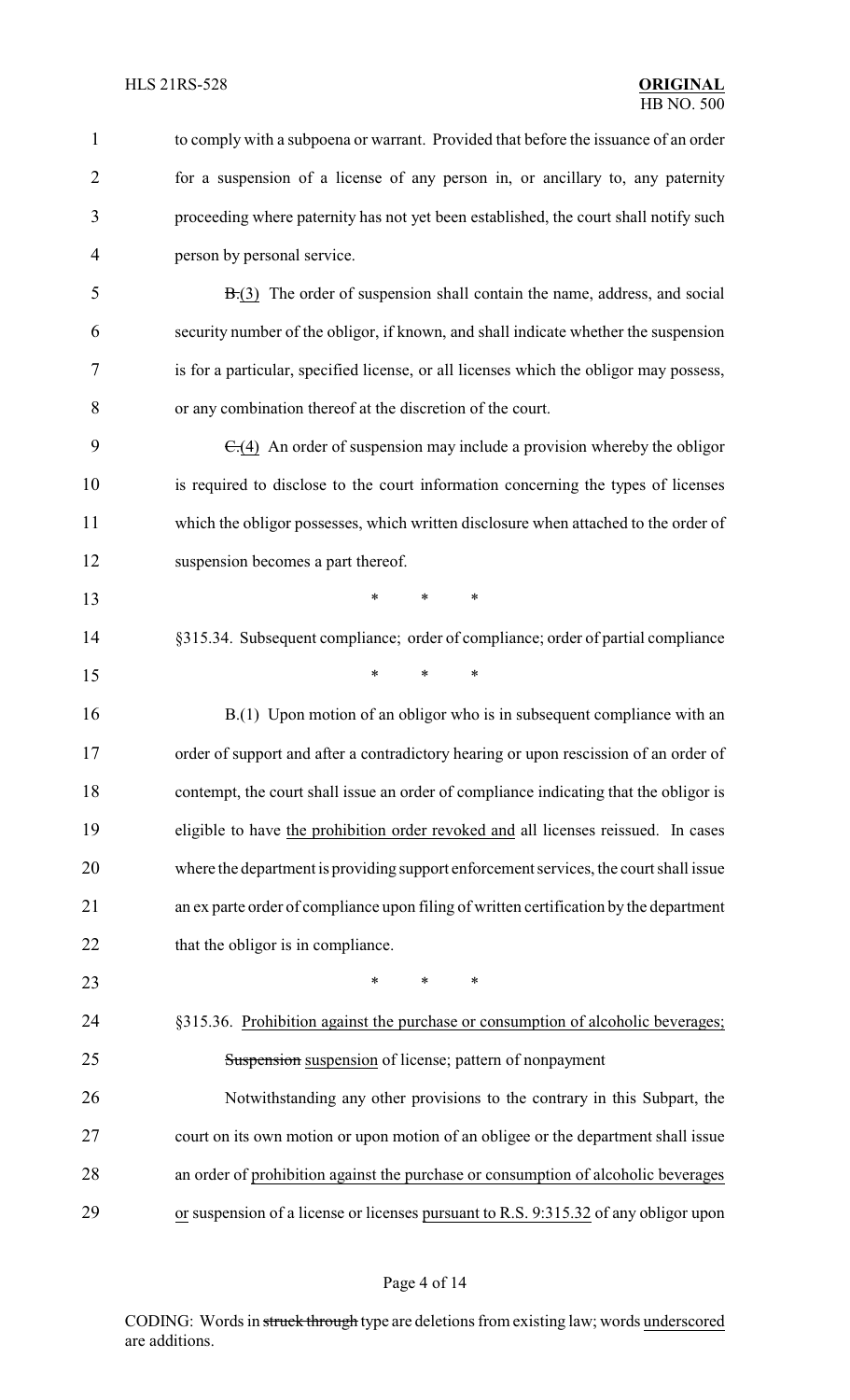| $\mathbf{1}$   | proof of a pattern of nonpayment evidenced by his failure to pay child support on a   |  |
|----------------|---------------------------------------------------------------------------------------|--|
| 2              | regular basis, the remittance of payments of support only after continuous requests   |  |
| 3              | or legal action by or on behalf of the obligee, or the remittance of a de minimis     |  |
| $\overline{4}$ | amount of the child support owed.                                                     |  |
| 5              | SUBPART D. ADMINISTRATIVE PROHIBITION AGAINST                                         |  |
| 6              | PURCHASING OR CONSUMING ALCOHOL AND SUSPENSION                                        |  |
| 7              | OF CERTAIN LICENSES FOR NONPAYMENT OF CHILD SUPPORT                                   |  |
| 8              | $\ast$<br>*<br>*                                                                      |  |
| 9              | §315.41. Notice of child support delinquency; prohibition against purchasing or       |  |
| 10             | consuming alcohol; suspension of license                                              |  |
| 11             | A. The department may send by certified mail, return receipt requested, a             |  |
| 12             | notice of child support delinquency to an obligor who is not in compliance with an    |  |
| 13             | order of support informing the obligor of the department's intention to prohibit the  |  |
| 14             | obligor from purchasing or consuming alcohol and no less than six months later        |  |
| 15             | submit his the obligor's name to the a licensing authority for suspension of his      |  |
| 16             | license. If an obligor holds multiple licenses, the department may issue a single     |  |
| 17             | notice of its intention to submit multiple suspensions. When the obligor has one or   |  |
| 18             | more motor vehicles, personal watercraft, motorboats, sailboats, all-terrain vehicles |  |
| 19             | or trailers registered in his name, the notice shall inform the obligor of the        |  |
| 20             | department's intention to suspend the registration of all of them as well. A non-     |  |
| 21             | obligor spouse who uses any such vehicle may so inform the department by              |  |
| 22             | notarized affidavit, and thereby retain the use of that vehicle and its license.      |  |
| 23             | B. A notice of child support delinquency shall include all of the following:          |  |
| 24             | A summary of the obligor's right to file a written objection to the<br>(1)            |  |
| 25             | prohibition against purchase or consumption of alcohol and suspension of his license, |  |
| 26             | including the time within which such objection must be filed and the address where    |  |
| 27             | the objection must be filed.                                                          |  |
| 28             | ∗<br>∗<br>∗                                                                           |  |

# Page 5 of 14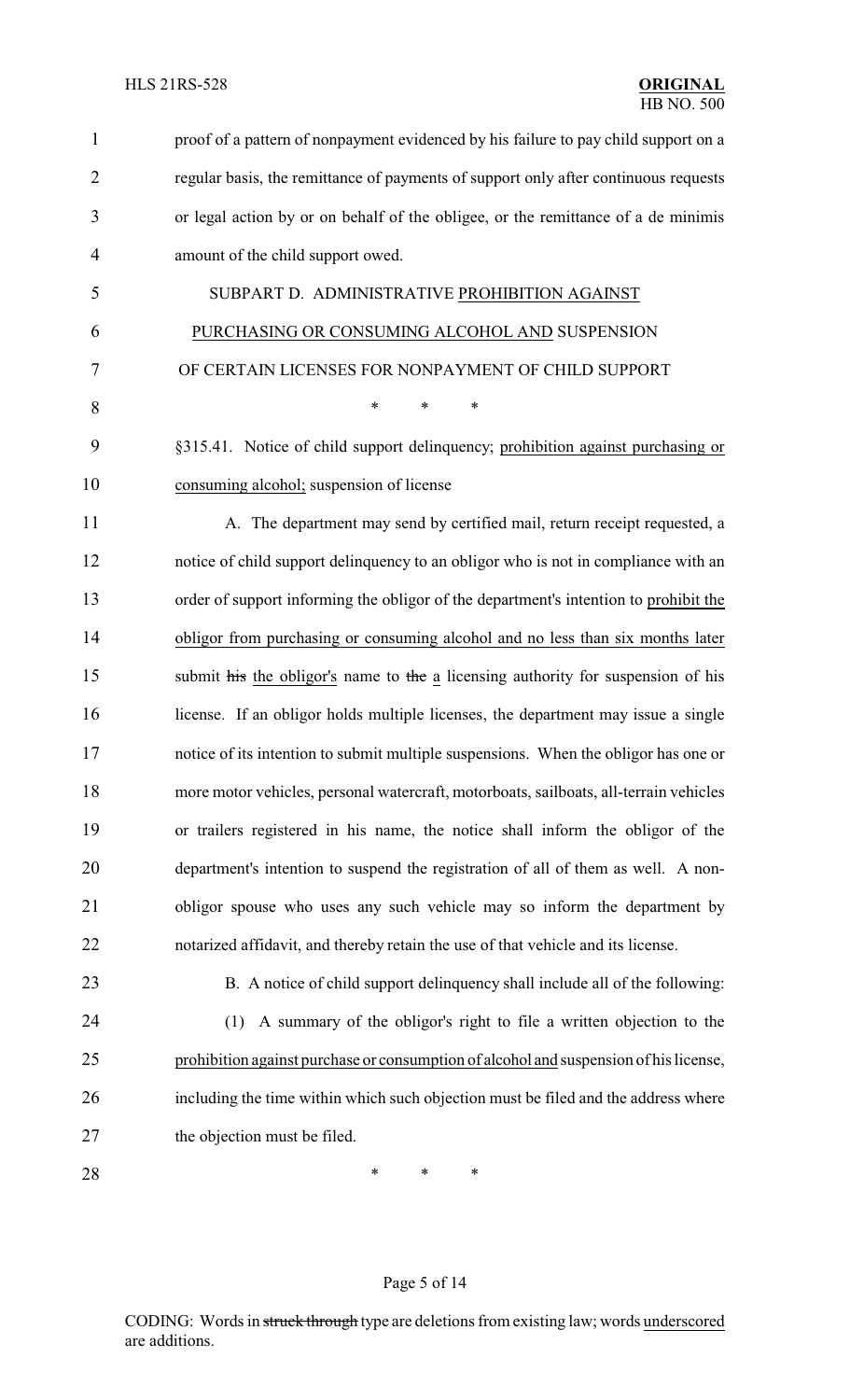| $\mathbf{1}$ | (6) A brief summary of what the obligor must do to come into compliance                          |  |
|--------------|--------------------------------------------------------------------------------------------------|--|
| 2            | or to forestall the prohibition and suspension.                                                  |  |
| 3            | *<br>*<br>$\ast$                                                                                 |  |
| 4            | §315.42. Objection to suspension of license notice of delinquency                                |  |
| 5            | Within twenty days after receipt of the notice of child support<br>$\mathbf{A}$ .                |  |
| 6            | delinquency, the obligor may file a written objection with the department requesting             |  |
| 7            | an administrative hearing to determine whether the obligor is in compliance with an              |  |
| 8            | order of support.                                                                                |  |
| 9            | B. If the obligor does not timely file a written objection or enter into a                       |  |
| 10           | written agreement with the department to make periodic payments on a support                     |  |
| 11           | arrearage and he is not in compliance with an order of support, the department shall             |  |
| 12           | certify the obligor's noncompliance to the licensing authority for license suspension.           |  |
| 13           | *<br>*<br>∗                                                                                      |  |
| 14           | §315.44. Certification of noncompliance Noncompliance; certification                             |  |
| 15           | A. The department may certify to the licensing authority that a licensee An                      |  |
| 16           | obligor is not in compliance with an order of support in the event of any of the                 |  |
| 17           | following:                                                                                       |  |
| 18           | The obligor has not timely filed an objection to the notice of child<br>(1)                      |  |
| 19           | support delinquency, he is not in compliance with an order of support, and more than             |  |
| 20           | twenty days have passed after service of the notice of child support delinquency.                |  |
| 21           | (2) The obligor has not entered into a written agreement with the department                     |  |
| 22           | to make periodic payments on a support arrearage and he is not in compliance with                |  |
| 23           | an order of support.                                                                             |  |
| 24           | (3) The obligor has timely filed an objection to the notice of child support                     |  |
| 25           | delinquency and an adverse decision or order was issued after the administrative                 |  |
| 26           | hearing, rehearing, or judicial review and all legal delays have lapsed.                         |  |
| 27           | $\left(\frac{1}{2}\right)(4)$ The department receives a certified copy of a final judgment in an |  |
| 28           | action to make executory past-due payments under a child support award and the                   |  |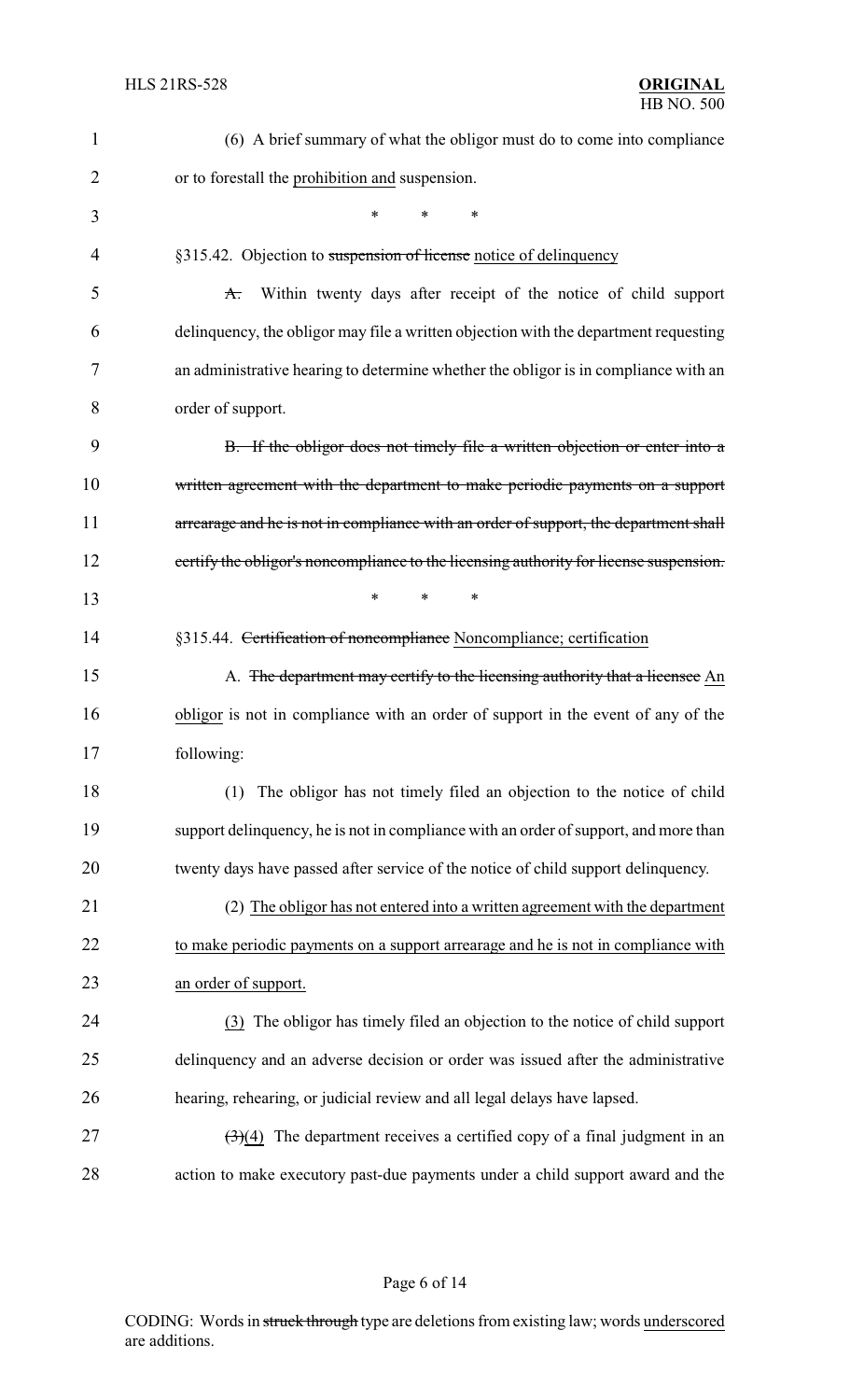| $\mathbf{1}$   | judgment specifically provides for the prohibition against the purchase or             |  |  |
|----------------|----------------------------------------------------------------------------------------|--|--|
| $\overline{2}$ | consumption of alcohol or the suspension or revocation of the obligor's license.       |  |  |
| 3              | $(4)(5)$ The department receives a certified copy of a final judgment or order         |  |  |
| $\overline{4}$ | finding the obligor to be in violation of R.S. 14:74 (criminal neglect of family).     |  |  |
| 5              | When an obligor is not in compliance with an order of support, the<br>B.               |  |  |
| 6              | department shall do the following:                                                     |  |  |
| 7              | Prohibit the obligor from purchasing or consuming alcohol.<br>(1)                      |  |  |
| 8              | (2) Certify the noncompliance to the deputy secretary of the Department of             |  |  |
| 9              | Public Safety and Corrections for cancellation of the obligor's license or special     |  |  |
| 10             | identification card.                                                                   |  |  |
| 11             | (3) Inform the obligor that his license or special identification card is subject      |  |  |
| 12             | to cancellation and that he is required pursuant to R.S. $40:1321(S)$ to obtain a new  |  |  |
| 13             | special identification card or license listing the prohibition against purchasing or   |  |  |
| 14             | consuming alcohol.                                                                     |  |  |
| 15             | (4) If the obligor remains noncompliant six months after the department                |  |  |
| 16             | issued the prohibition against purchasing or consuming alcohol, certify the obligor's  |  |  |
| 17             | noncompliance to the licensing authority for license suspension. The department        |  |  |
| 18             | may delay certification of noncompliance for license suspension past the six month     |  |  |
| 19             | period for good cause shown. The department shall give specific written reasons        |  |  |
| 20             | supporting its determination of good cause including a finding as to the particular    |  |  |
| 21             | facts and circumstances that warrant a determination not to suspend the obligor's      |  |  |
| 22             | license.                                                                               |  |  |
| 23             | $Cz$ . An obligor is not entitled to the notice of child support delinquency,          |  |  |
| 24             | required by R.S. 9:315.41, when certification of noncompliance is pursuant to          |  |  |
| 25             | Paragraph $(A)(3)$ or $(4)$ or $(5)$ of this Section.                                  |  |  |
| 26             | $\epsilon$ . The certification shall be in writing unless the department and licensing |  |  |
| 27             | authority agree that the department will transmit the certification in an electronic   |  |  |
| 28             | format. The department may enter into an interagency agreement with a licensing        |  |  |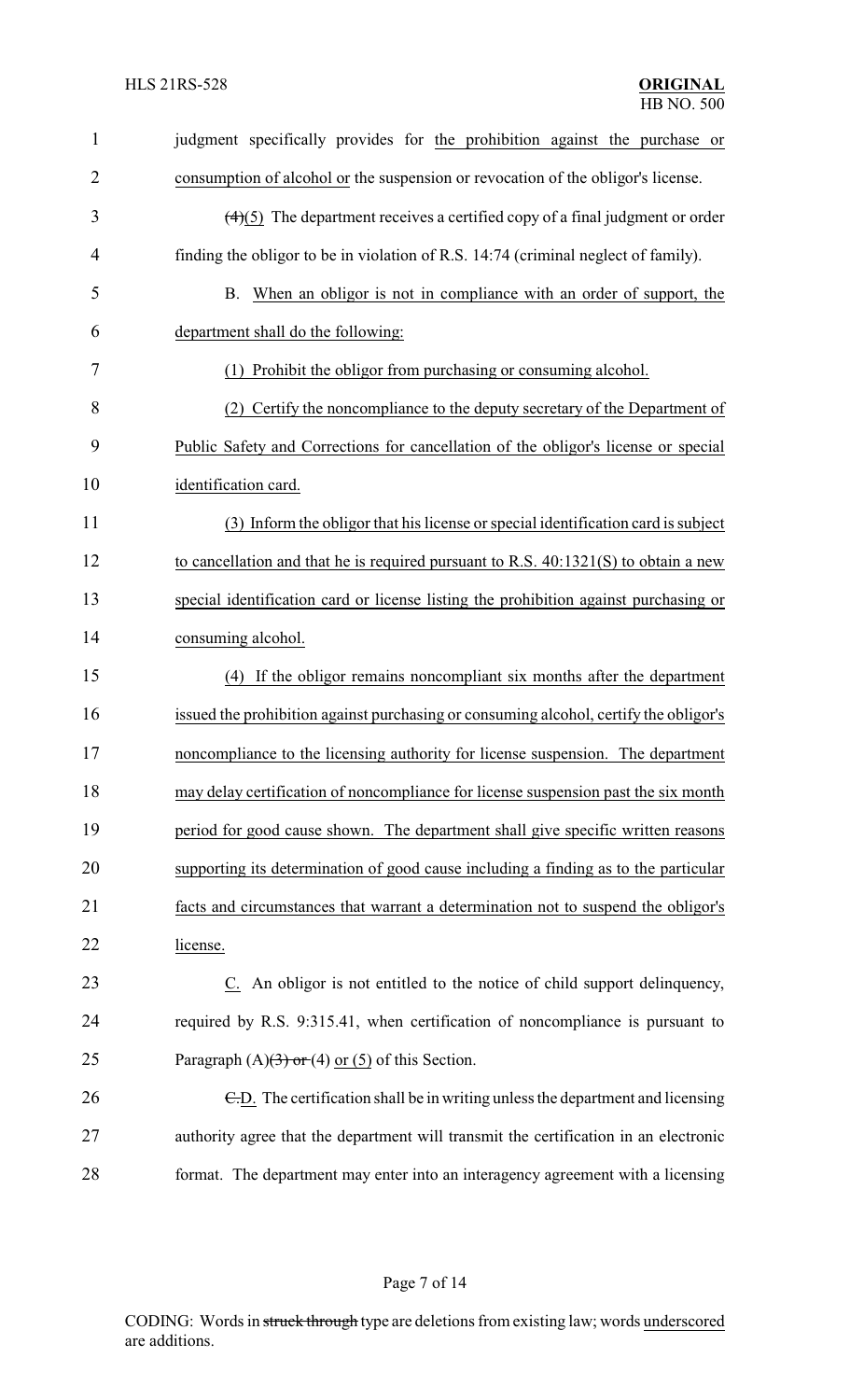| $\mathbf{1}$   | authority to facilitate the development, implementation, and use of a transmission     |  |  |
|----------------|----------------------------------------------------------------------------------------|--|--|
| $\overline{2}$ | system.                                                                                |  |  |
| 3              | *<br>$\ast$<br>*                                                                       |  |  |
| $\overline{4}$ | §315.46.<br>Subsequent compliance with support order; compliance and partial           |  |  |
| 5              | compliance releases                                                                    |  |  |
| 6              | *<br>$\ast$<br>*                                                                       |  |  |
| 7              | B. At the request of an obligor who is in subsequent compliance with an                |  |  |
| 8              | order of support, the department shall revoke the prohibition against purchasing or    |  |  |
| 9              | consuming alcohol and issue a compliance release certificate indicating that the       |  |  |
| 10             | obligor is eligible to have his license reissued without the restrictions imposed      |  |  |
| 11             | pursuant to this Subpart.                                                              |  |  |
| 12             | C. At the request of an obligor who provides evidence of his ability to                |  |  |
| 13             | comply with the support order and who enters into a written agreement with the         |  |  |
| 14             | department, the department may revoke the prohibition against purchasing or            |  |  |
| 15             | consuming alcohol and issue a certificate of partial compliance requesting that the    |  |  |
| 16             | restriction or suspension be lifted or modified. The secretary of the department shall |  |  |
| 17             | have the authority to promulgate rules and regulations and take such action as may     |  |  |
| 18             | be necessary to implement the provisions of this Section.                              |  |  |
| 19             | *<br>∗<br>∗                                                                            |  |  |
| 20             | Section 2. R.S. $26:90(I)$ is hereby amended and reenacted and R.S. $26:90(A)(17)$ is  |  |  |
| 21             | hereby enacted to read as follows:                                                     |  |  |
| 22             | §90. Acts prohibited on licensed premises; suspension or revocation of permits         |  |  |
| 23             | A. No person holding a retail dealer's permit, and no person permitted to sell         |  |  |
| 24             | alcoholic beverages at retail to consumers, and no agent, associate, employee,         |  |  |
| 25             | representative, or servant of any such person shall do or permit any of the following  |  |  |
| 26             | acts to be done on or about the licensed premises:                                     |  |  |
| 27             | *<br>∗<br>*                                                                            |  |  |
| 28             | (17) Sell or serve alcoholic beverages to any person who pursuant to R.S.              |  |  |
| 29             | 9:315.32 or 315.44 is prohibited from purchasing or consuming alcohol, which can       |  |  |

# Page 8 of 14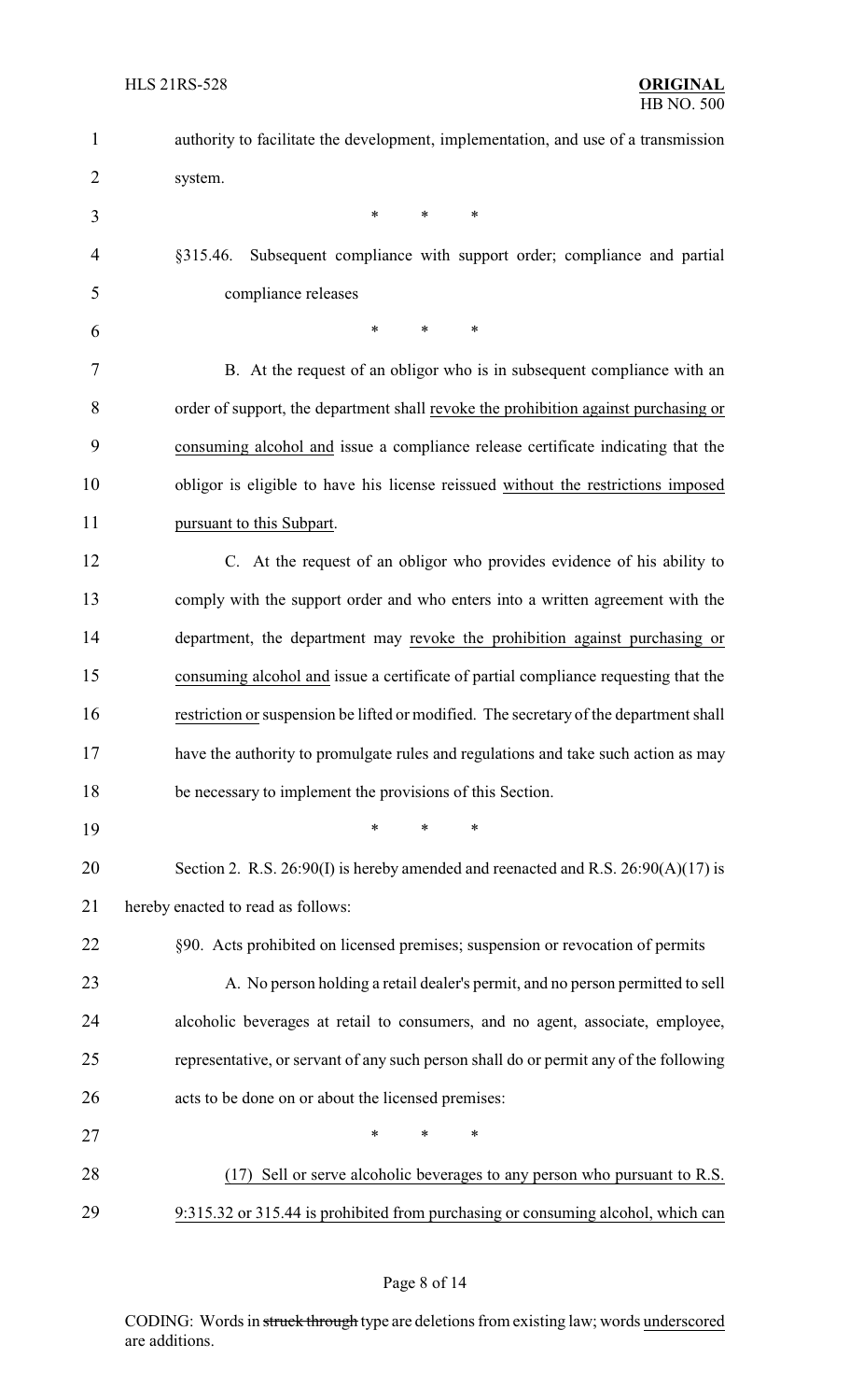| $\mathbf{1}$   | be verified by a valid, current, driver's license or special identification card issued  |  |
|----------------|------------------------------------------------------------------------------------------|--|
| $\overline{2}$ | by the state of Louisiana containing a photograph of the person presenting the license   |  |
| 3              | or identification card.                                                                  |  |
| 4              | $\ast$<br>$\ast$<br>*                                                                    |  |
| 5              | $I(1)$ Except as provided in Paragraph $(2)$ of this Subsection, Violation               |  |
| 6              | violation of this Section is punishable as provided in R.S. 26:171 and is also           |  |
| 7              | sufficient cause for the suspension or revocation of a permit.                           |  |
| 8              | (2) Any person, including the person who holds a retail dealer's permit and              |  |
| 9              | any agent, associate, employee, representative, or servant of any such person, who       |  |
| 10             | violates Paragraph $(A)(17)$ of this Section shall be fined five hundred dollars.        |  |
| 11             | Multiple violations of Paragraph $(A)(17)$ of this Section within a six month period are |  |
| 12             | sufficient cause for the suspension or revocation of a permit.                           |  |
| 13             | $\ast$<br>*<br>$\ast$                                                                    |  |
| 14             | Section 3. R.S. $32:412(R)$ is hereby enacted to read as follows:                        |  |
| 15             | §412. Amount of fees; credit or refund; duration of license; veteran designation;        |  |
| 16             | disabled veteran designation; university logo; "I'm a Cajun" designation;                |  |
| 17             | needs accommodation designation; autism spectrum disorder designation;                   |  |
| 18             | prohibition designation; disbursement of funds; renewal by mail or electronic            |  |
| 19             | commerce of Class "D" or "E" drivers' licenses; disposition of certain fees;             |  |
| 20             | exception                                                                                |  |
| 21             | $\ast$<br>*<br>*                                                                         |  |
| 22             | R.(1) The Louisiana driver's license, regardless of its class, issued to any             |  |
| 23             | person who is prohibited from purchasing or consuming alcohol pursuant to R.S.           |  |
| 24             | 9:315.32 or 315.44 shall contain a restriction code which declares that the license      |  |
| 25             | holder is prohibited from consuming or purchasing alcohol. The driver's license          |  |
| 26             | shall include the letter "A" which shall be red in color. Any prior license of the       |  |
| 27             | person shall be cancelled. The secretary of the Department of Public Safety and          |  |
| 28             | Corrections shall comply with the provisions of this Subsection upon receipt of an       |  |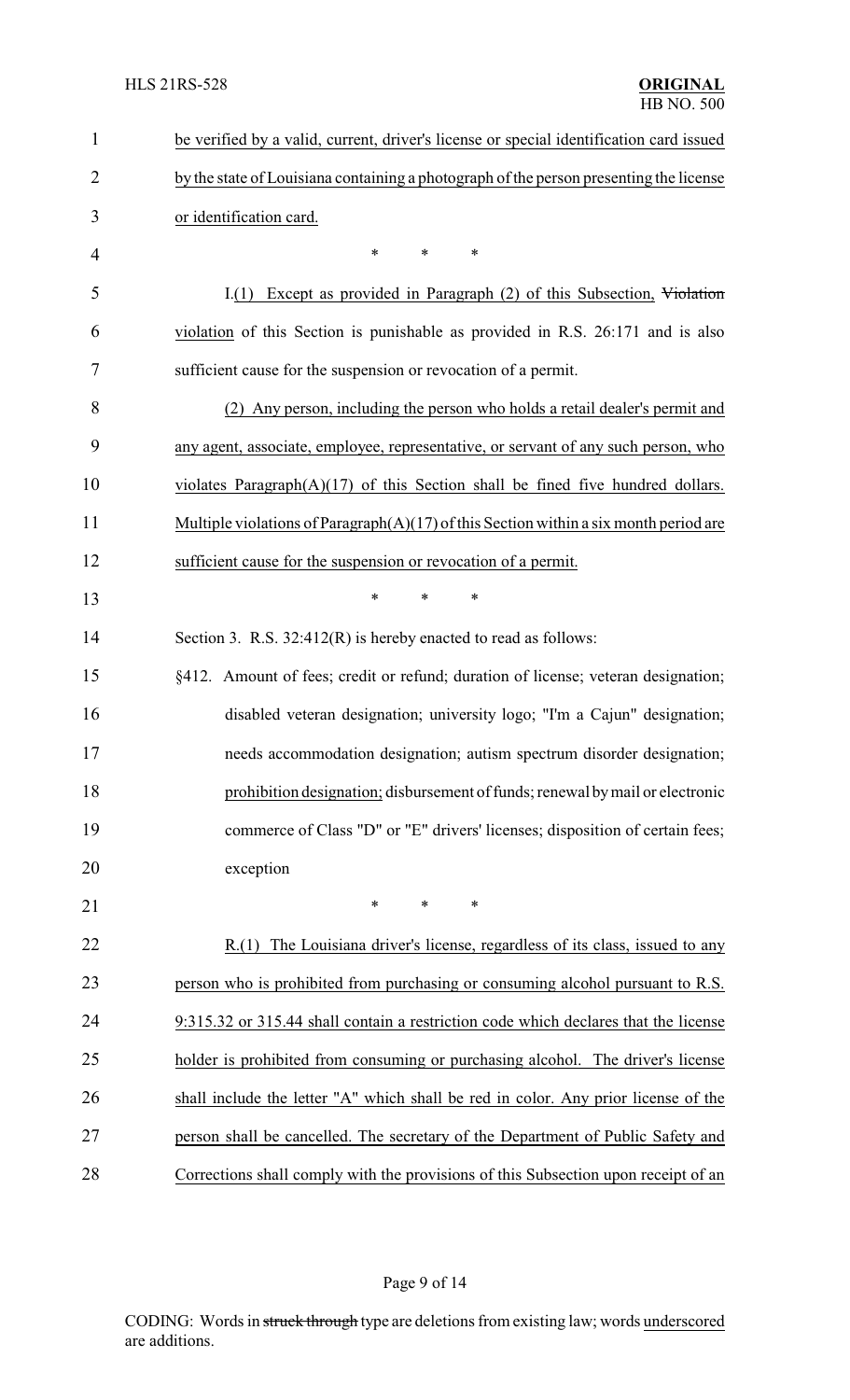| $\mathbf{1}$   | order of prohibition issued pursuant to R.S. 9:315.32 or certification of                 |  |  |
|----------------|-------------------------------------------------------------------------------------------|--|--|
| $\overline{2}$ | noncompliance issued pursuant to 315.44.                                                  |  |  |
| 3              | (2) Any person to whom this Subsection applies shall carry upon his person                |  |  |
| $\overline{4}$ | the last driver's license issued to him.                                                  |  |  |
| 5              | (3) The person shall be responsible for all fees necessary for the cancellation           |  |  |
| 6              | and issuance of licenses pursuant to this Section.                                        |  |  |
| 7              | (4) The deputy secretary of the Department of Public Safety and Corrections,              |  |  |
| 8              | public safety services, shall establish such rules and regulations as are necessary to    |  |  |
| 9              | implement the provisions of this Subsection.                                              |  |  |
| 10             | $\ast$<br>$\ast$<br>$\ast$                                                                |  |  |
| 11             | Section 4. R.S. 40:1321(S) is hereby enacted to read as follows:                          |  |  |
| 12             | §1321. Special identification cards; issuance; veteran designation; disabled veteran      |  |  |
| 13             | designation; university logo; "I'm a Cajun" designation;<br>needs                         |  |  |
| 14             | accommodation designation; prohibition designation; fees; expiration and                  |  |  |
| 15             | renewal; exceptions; promulgation of rules; promotion of use; persons less                |  |  |
| 16             | than twenty-one years of age; the Protect and Save our Children Program;                  |  |  |
| 17             | Selective Service Registration                                                            |  |  |
| 18             | $\ast$<br>$\ast$<br>*                                                                     |  |  |
| 19             | S.(1) Any person prohibited from purchasing or consuming alcohol pursuant                 |  |  |
| 20             | to R.S. 9:315.32 or 315.44 shall obtain, only if the person does not have a valid         |  |  |
| 21             | license in accordance with R.S. $34:412(R)$ , a special identification card issued by the |  |  |
| 22             | Department of Public Safety and Corrections which shall contain a restriction code        |  |  |
| 23             | which declares that the license holder is prohibited from consuming or purchasing         |  |  |
| 24             | alcohol. The driver's license shall include the letter "A" which shall be red in color.   |  |  |
| 25             | Any prior special identification card of the person shall be cancelled. The secretary     |  |  |
| 26             | of the Department of Public Safety and Corrections shall comply with the provisions       |  |  |
| 27             | of this Subsection upon receipt of an order of prohibition issued pursuant to R.S.        |  |  |
| 28             | 9:315.32 or certification of noncompliance issued pursuant to 315.44.                     |  |  |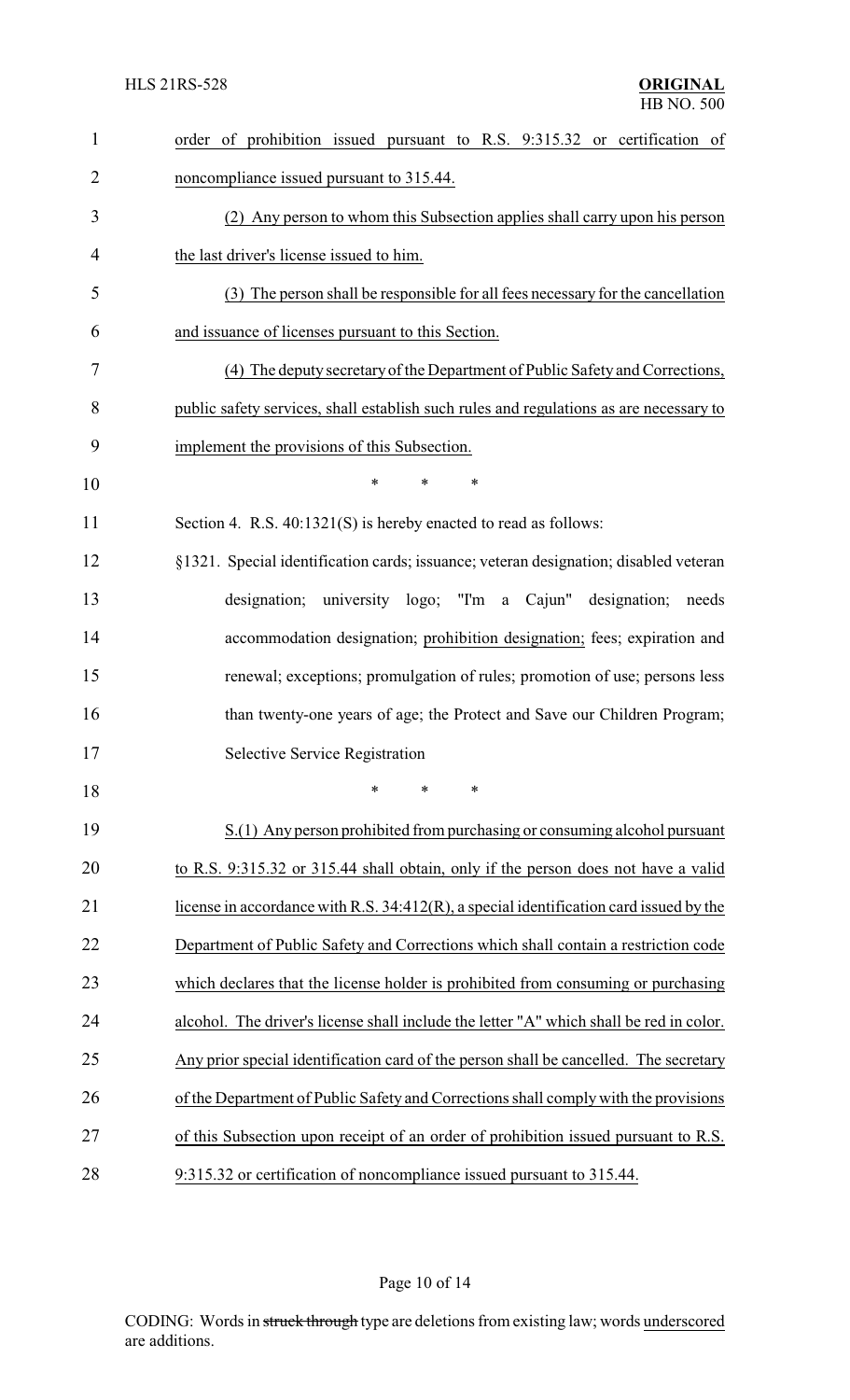| $\mathbf{1}$ | This special identification card shall be carried at all times by the                  |  |
|--------------|----------------------------------------------------------------------------------------|--|
| 2            | individual prohibited from purchasing or consuming alcohol.                            |  |
| 3            | The person shall be responsible for all fees necessary for the cancellation<br>(3)     |  |
| 4            | and issuance of special identification cards pursuant to this Section.                 |  |
| 5            | (4) The deputy secretary of the Department of Public Safety and Corrections,           |  |
| 6            | public safety services, shall establish such rules and regulations as are necessary to |  |
| 7            | implement the provisions of this Subsection.                                           |  |
| 8            | Whoever violates this Subsection shall be fined not less than one hundred<br>(5)       |  |
| 9            | dollars and not more than five hundred dollars, or imprisoned for not more than six    |  |
| 10           | months, or both.                                                                       |  |
| 11           | Section 5. The Louisiana State Law Institute is hereby authorized and directed to      |  |
| 12           | renumber R.S.26:90(K) as a paragraph of R.S. 26:90(A).                                 |  |
|              |                                                                                        |  |

## DIGEST

The digest printed below was prepared by House Legislative Services. It constitutes no part of the legislative instrument. The keyword, one-liner, abstract, and digest do not constitute part of the law or proof or indicia of legislative intent. [R.S. 1:13(B) and 24:177(E)]

| HB 500 Original | 2021 Regular Session | McMahen |
|-----------------|----------------------|---------|
|-----------------|----------------------|---------|

**Abstract:** Provides for the prohibition against alcohol consumption for noncompliance of child support orders and the placement of restrictions on drivers' licenses.

#### **Judicial prohibition**

Proposed law provides that in or ancillary to any action to make past-due child support executory, for contempt of court for failure to comply with an order of support, or a criminal neglect of family proceeding the court on its own motion or upon motion of an obligee or the Department of Children and Family Services (DCFS) shall, unless the court determines good cause exists, issue an order prohibiting any obligor who is not in compliance with an order of child support from purchasing or consuming alcohol.

Proposed law provides that the court shall give specific written and oral reasons supporting its determination of good cause including a finding as to the facts and circumstances that warrant a determination not to prohibit the obligor from purchasing or consuming alcohol. The reasons shall become part of the record of the proceeding.

Proposed law provides that an order prohibiting the purchase or consumption of alcohol shall contain certain information and order the cancellation of any prior licenses to operate a motor vehicle or special identification cards of the obligor.

Proposed law provides that the court shall report the order to the Department of Public Safety and Corrections (DPSC) within two days of issuing the order and inform the obligor that his license or special identification card is subject to cancellation and he is required to obtain a new special identification card or license listing the prohibition.

#### Page 11 of 14

CODING: Words in struck through type are deletions from existing law; words underscored are additions.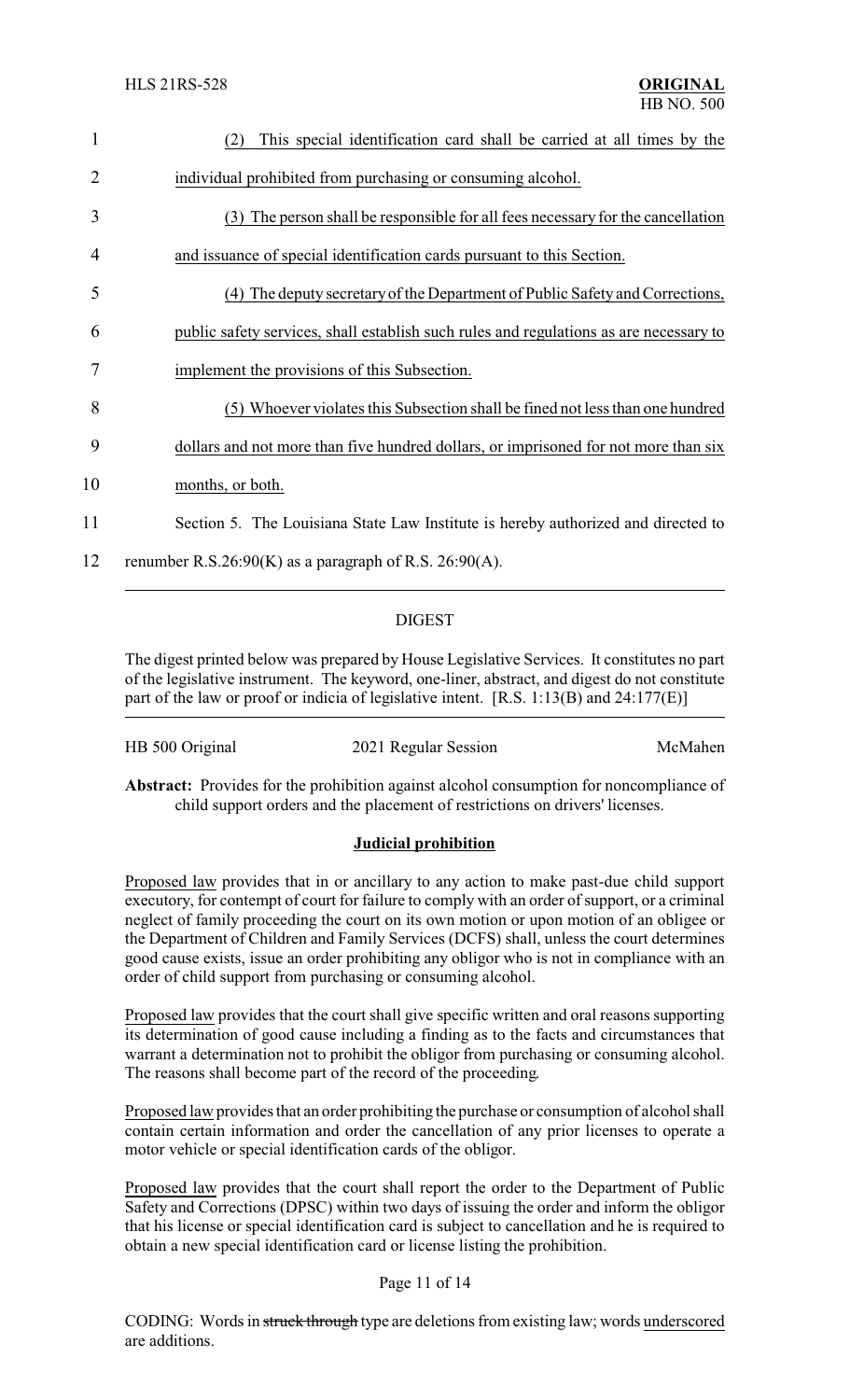Present law provides that a court shall order the suspension of licenses of any obligor who is not in compliance with an order of child support.

Proposed law provides that a court may order the suspension of licenses no earlier than six months after issuing a prohibition order pursuant to proposed law.

Present law provides that upon motion of the obligor and contradictory hearing or rescission of an order of contempt, the court shall issue an order of compliance indicating the obligor is eligible to have all licenses reissued.

Proposed law retains present law and provides the court shall include in the order of compliance an indication that the obligor is eligible to have the prohibition order revoked.

Present law provides that the court shall issue an order of suspension of a license of any obligor upon proof of certain conditions.

Proposed law retains present law and provides that the court shall issue an order of prohibition or suspension under the same conditions provided by present law.

#### **Administrative prohibition**

Present law provides that DCFS may send a notice of child support delinquency to an obligor who is not in compliance with and order of support informing him of DCFS's intention to submit his name to the licensing authority for suspension of his license.

Proposed law provides that DCFS shall, in its notice, inform the obligor of the department's intention to prohibit the obligor from purchasing or consuming alcohol and no less than six months later submit the obligor's name to a licensing authority for suspension of his license.

Present law requires that the notice of child support delinquency include a summary of the obligor's right to file an objection to the suspension of his license and a brief summary of what the obligor must do to come into compliance or forestall the suspension.

Proposed law retains present law and provides the notice contain the same information relative to the prohibition against purchasing or consuming alcohol.

Present law provides that DCFS may certify to the licensing authority that a licensee is not in compliance with an order of support if DCFS receives a final judgment in an action to make executory past-due payments under a child support and the judgment provides for the suspension or revocation of the obligor's license.

Proposed law provides that when an obligor is not in compliance with an order of support, the department shall do the following:

- (1) Prohibit the obligor from purchasing or consuming alcohol.
- (2) Certify the noncompliance to DPSC for cancellation of the obligor's license or special identification card.
- (3) Inform the obligor that his license or special identification card is subject to cancellation and that he is required to obtain a new special identification card or license listing the prohibition against purchasing or consuming alcohol.

Proposed law provides that if the obligor remains noncompliant six months after DCFS issued the prohibition against purchasing or consuming alcohol, DCFS shall certify the obligor's noncompliance to the licensing authority for license suspension in the manner provided by present law.

#### Page 12 of 14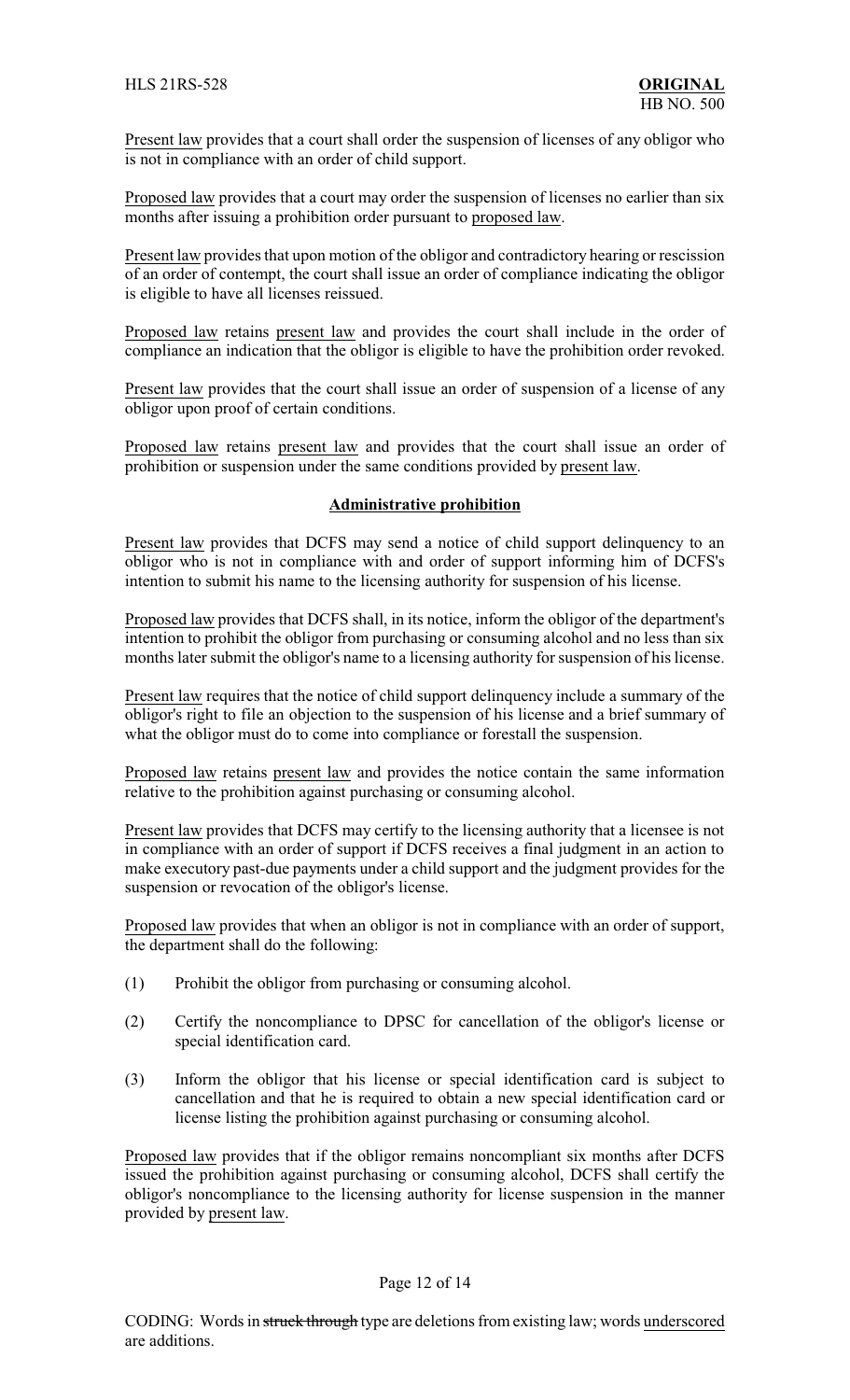Proposed law provides that DCFS may delay certification of noncompliance for license suspension past the six month period for good cause shown and shall give specific written reasons supporting its determination including a finding as to the particular facts and circumstances that warrant a determination not to suspend the obligor's license.

Present law provides that at the request of an obligor who is in subsequent compliance with an order of support or provides evidence of his ability to comply with the support order and who enters into a written agreement with DCFS, DCFS shall issue a compliance release certificate indicating that the obligor is eligible to have his license reissued

Proposed law retains present law and provides that DCFS shall revoke the prohibition against purchasing or consuming alcohol under the same conditions provided bypresent law.

#### **Persons permitted to sell alcoholic beverages**

Present law prohibits certain persons permitted to sell alcoholic beverages from engaging in or permitting certain acts to be done on or about the licensed premises.

Proposed law provides that no such person shall sell or serve alcoholic beverages to any person who is prohibited from purchasing or consuming alcohol pursuant to proposed law, which can be verified by a valid, current, driver's license or special identification card containing a photograph of the person presenting the license or identification card.

Proposed law provides that any person, including the person who holds a retail dealer's permit and any agent, associate, employee, representative, or servant of any such person, who violates proposed law shall be fined five hundred dollars.

Proposed law further provides that multiple violations within a six month period are sufficient cause for the suspension or revocation of a permit.

#### **Issuance of drivers' licenses and special identification cards**

Proposed law provides that the drivers' license issued to any person who is prohibited from purchasing or consuming alcohol shall contain a restriction code which declares that the license holder is prohibited from consuming or purchasing alcohol and any prior license of the person shall be cancelled.

Proposed law provides that if the person does not have a valid drivers' license, he shall obtain a special identification card issued by DPSC containing the same restriction code and any prior identification card shall be cancelled.

Proposed law provides that violation of proposed law provisions relative to the issuance of the special identification card result in a fine of not less than \$100 and not more than \$500 or imprisonment of not more than six months, or both.

Proposed law provides that the driver's license or special identification card shall include the letter "A" which shall be red in color.

Proposed law provides that the person shall carry upon his person the last driver's license or special identification card issued to him and shall be responsible for all fees necessary for the cancellation and issuance thereof.

Proposed law provides that the secretary of DPSC shall comply with proposed law upon receipt of an order of prohibition or certification of noncompliance and shall establish such rules and regulations as are necessary to implement the provisions of proposed law.

Proposed law directs the La. State Law Institute to predesignate a misplaced provision of present law.

#### Page 13 of 14

CODING: Words in struck through type are deletions from existing law; words underscored are additions.